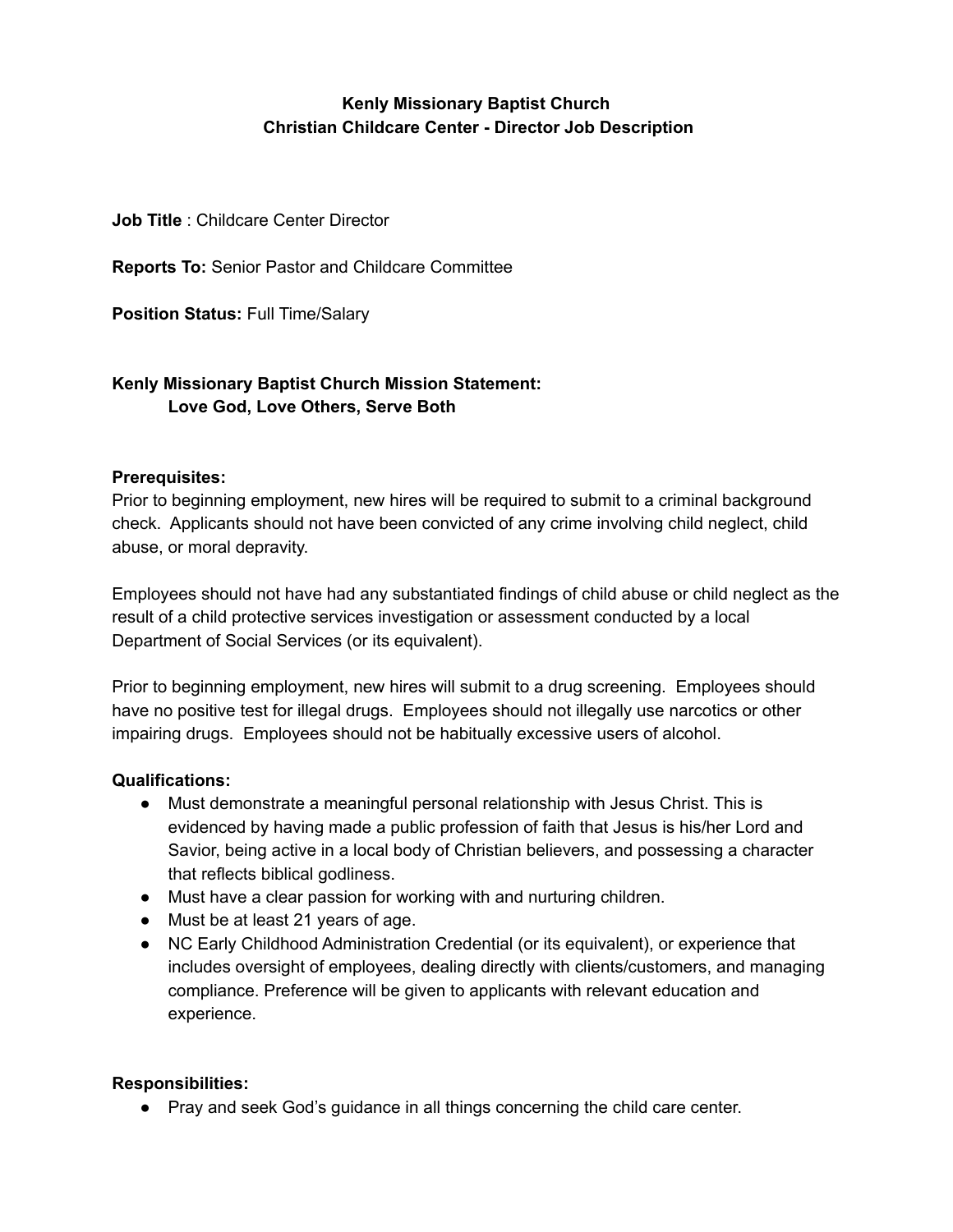- Maintain his or her relationship with Christ through continued active involvement in a local body of Christian believers that includes regular participation in corporate worship, consistent participation in a Sunday school class or other discipleship small group, and personal prayer time & Bible study.
- Be a mentor to center staff and hold them accountable according to God's word.
- Maintain all COVID-19 requirements at all times. Submit attendance to the state weekly.
- If the applicant has not previously done so, upon acceptance of the director's position he/she will be required to enroll in and attend a two-day pre-licensing workshop that is offered by the NC Division of Child Development & Early Education.
- Interview, follow up and hire applicants for positions within the KMBC Christian Childcare Center ensuring all paperwork is in order for new employees.
- Train new employees and ensure continued training of all center employees.
- Oversee all areas of enrollment. This includes, but not limited to, speaking with parents who inquire about the center, conducting tours with potential families, and ensuring all paperwork and documentation is in order for each child enrolled.
- Responsible for dealing with any inspectors and licensing matters.
- Maintain state guidelines throughout the center and oversee all safety standards.
- Serve as a liaison between the childcare center and the congregation.
- Must be willing to accept phone calls from parents at all hours and bridge communication between parents and teachers.
- Have direct oversight of center employees, issuing warnings and discipline when work isn't up to par, and encouragement when a job is well done.
- Communicate with teachers about classroom needs and oversee those purchases.
- Monitor child/teacher ratios, class sizes, and supervision of the children ensuring ample coverage of classrooms at all times.
- Ensure that the center is properly staffed and fully ready for opening before 6:30 a.m. on each day of business. The director may assign teachers to a rotation for opening up the center. On days when the director is not present for the opening of the center, then he/she should be present for the closing of the center (unless prevented by circumstances or unless prior approval is obtained).
- Oversee staff training. This will include training on-site or classes/conferences/seminars off-site. Training may include but is not limited to: CPR, first aid, continuing education, behavior management, teaching techniques, etc. The director will set up any training that is necessary in order for employees to obtain necessary certifications or for the center to be properly licensed in certain areas as required by law.
- Willing and able to perform the duties of ANY employee in the center (kitchen, classroom, janitorial, etc.).
- Will support and work with teachers to handle issues of chronic or serious inappropriate behavior involving specific children. This may include specific practical guidance in addressing the misbehavior, direct intervention with the child, or communicating with the child's parent(s).
- Oversee security of the center, ensuring that children are appropriately signed out by persons authorized to pick them up, preventing unauthorized persons from having unsupervised contact with children.
- Oversee payment list and contact those parents who are delinquent in their payments.
- Select and implement curriculum for classes that are both age-appropriate and biblically based.